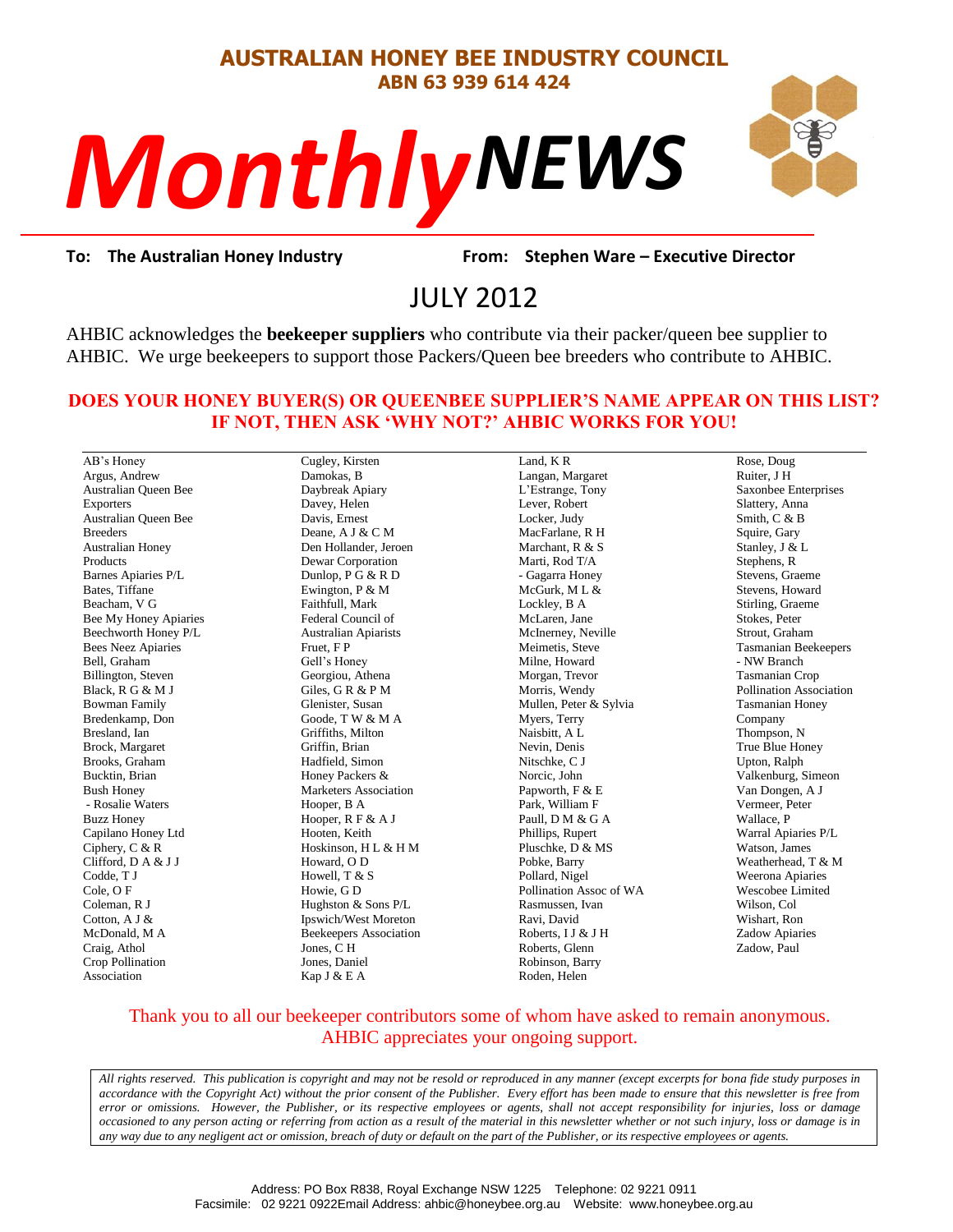*The following provides a brief outline of AHBIC activities over the past month and matters of interest to industry, naturally if you should seek any further clarification please do not hesitate to contact the AHBIC office.*

# **UPDATE AHBIC ACTIVITIES**

- 1. The Annual General Meeting was successfully held in Launceston. AHBIC again puts on record its thanks to Maxine Ewington and the Tasmanian Association for their hospitality and efforts in running an exceptional conference.
- 2. The Federal Government has new Legislation for Biosecurity this reform is far reaching with some good and bad elements. We are still reviewing its implications for industry and intend to respond in due course.
- 3. The Federal Government has also announced its response to the productivity commission review of research organisations. A copy of the results is included in this edition.
- 4. On the subject of Federal Government action, Minister Ludwig has released a food plan for the Agricultural Industry, details of which are contained in this edition of the newsletter. AHBIC will also be providing a response to this document given its importance to future planning and importance to the honeybee industry.
- 5. The Food Safety and Prevention of Residue Committee has set its meeting dates for the next six months: Monday 13 August 2012, Monday 10 September 2012 and Tuesday 27 November 2012.
- 6. Likewise the AHBIC Executive Committee has set its physical dates for the next twelve months: Monday 17 September 2012, Monday 26 November 2012 and Monday 13 May 2013. In the intervening period between meetings, the Board will be in communication via email and telephone hook-up when required.
- 7. Members should note that we have published dates for the various Industry Conferences. If there are any changes please advise the AHBIC office so that members are made aware.

# **DATES FOR 2013 ANNUAL STATE CONFERENCES**

| New South Wales Apiarists' Association     | 22/23/24 May 2013  |
|--------------------------------------------|--------------------|
| Tasmanian Beekeepers' Association          | 31 May/1 June 2013 |
| Victorian Apiarists' Association           | 5/6 June 2013      |
| Queensland Beekeepers' Association         | <b>TBA</b>         |
| South Australian Apiarists' Association    | 19/20 June 2013    |
| WA Farmers Federation – Beekeeping Section | 4 July 2013        |
| <b>AHBIC Annual General Meeting</b>        | 5 July 2013        |

The Western Australian Farmers Federation will host the 2013 AHBIC Annual General Meeting in Perth on 4 July 2013.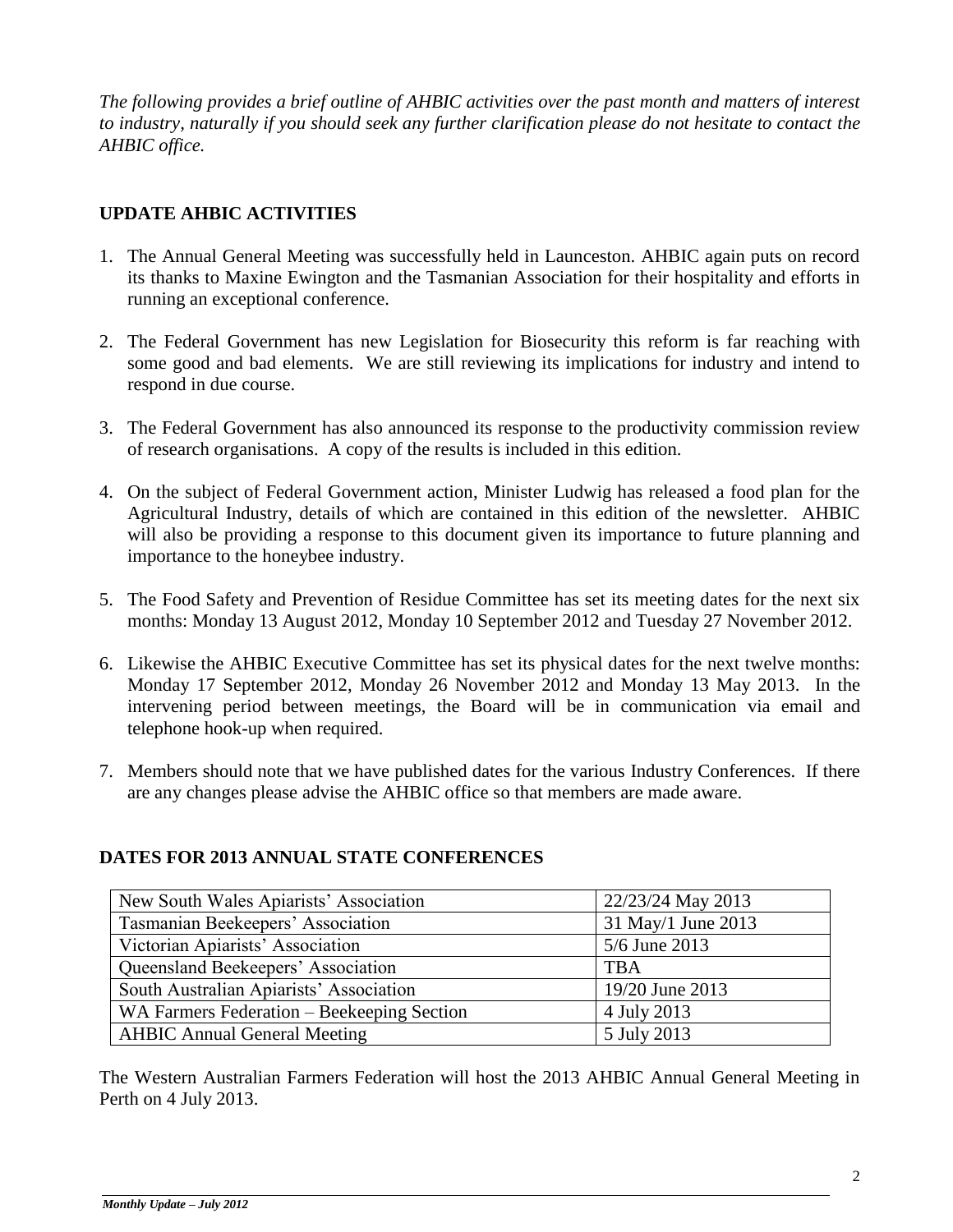# **AHBIC 2012 CONFERENCE RESOLUTIONS**

- 1."That the Chairman's Report and AHBIC Reports for year ending 30 April 2012 be adopted."
- 2. "That the minutes of the 14<sup>th</sup> Annual General Meeting held at Rydges Southpark, 1 South Terrace Adelaide, South Australia on Friday 8 July 2011 as circularised be confirmed as true and correct record."
- 3. "That the meeting confirmed the changes to the Constitution as circularised and tabled."
- 4."That the membership of the AHBIC Council by the Australian Queen Bee Breeders Association be cancelled and that their vote not be issued to any entity."
- 5."That the Committee Reports be accepted."
- 6."That the Audited Financial Statements for the year ended 30 April 2012 be adopted."
- 7."That the Member reports be formally accepted."
- 8."That the Subsidiary Company Reports be taken as read."
- 9. "That the AHBIC Council recommend to the Directors of the Honey Bee Contingency Fund the expenditure of \$75,000 per annum for 2014 and 2015 financial years to help fund the Honeybee Surveillance Program in conjunction with Horticultural Industries, to be administered by Plant Health Australia be made."
- 10. "That the AHBIC Council support the introduction of a Biosecurity levy on all beekeepers."
- 11. That AHBIC convene a meeting of major honey packers to discuss initiatives to market Australian Honey."
- 12. That the 2012-2017 AHBIC Business Plan be adopted
- 13. That AHBIC consider a national approach to the control and management of AFB.
- 14. That AHBIC separately account for and administer the FCAAA Contingency Fund on the same basis and guidelines as previously agreed by member bodies of FCAAA.
- 15. "That AHBIC asks RIRDC to implement a trial to look at any possible effects of neonicotinoids on honey bees foraging on plants that have been seed coated prior to planting"
- 16. "That AHBIC recommends to RIRDC/HBRDC that RIRDC/HBRDC fund development of an external lure for small hive beetles."
- 17. "That AHBIC requests, that other industries (e.g. Horticulture and Agriculture) and the Wheen Foundation be asked to assist with funding for an external Small Hive Beetle lure."
- 18. "With the increasing spread of GM crops in Australia, AHBIC liaise with the Government Departments, who are approving the growing of GM crops, to alert them to the problems of Marketing GM honey not only overseas but also on the domestic level in Australia.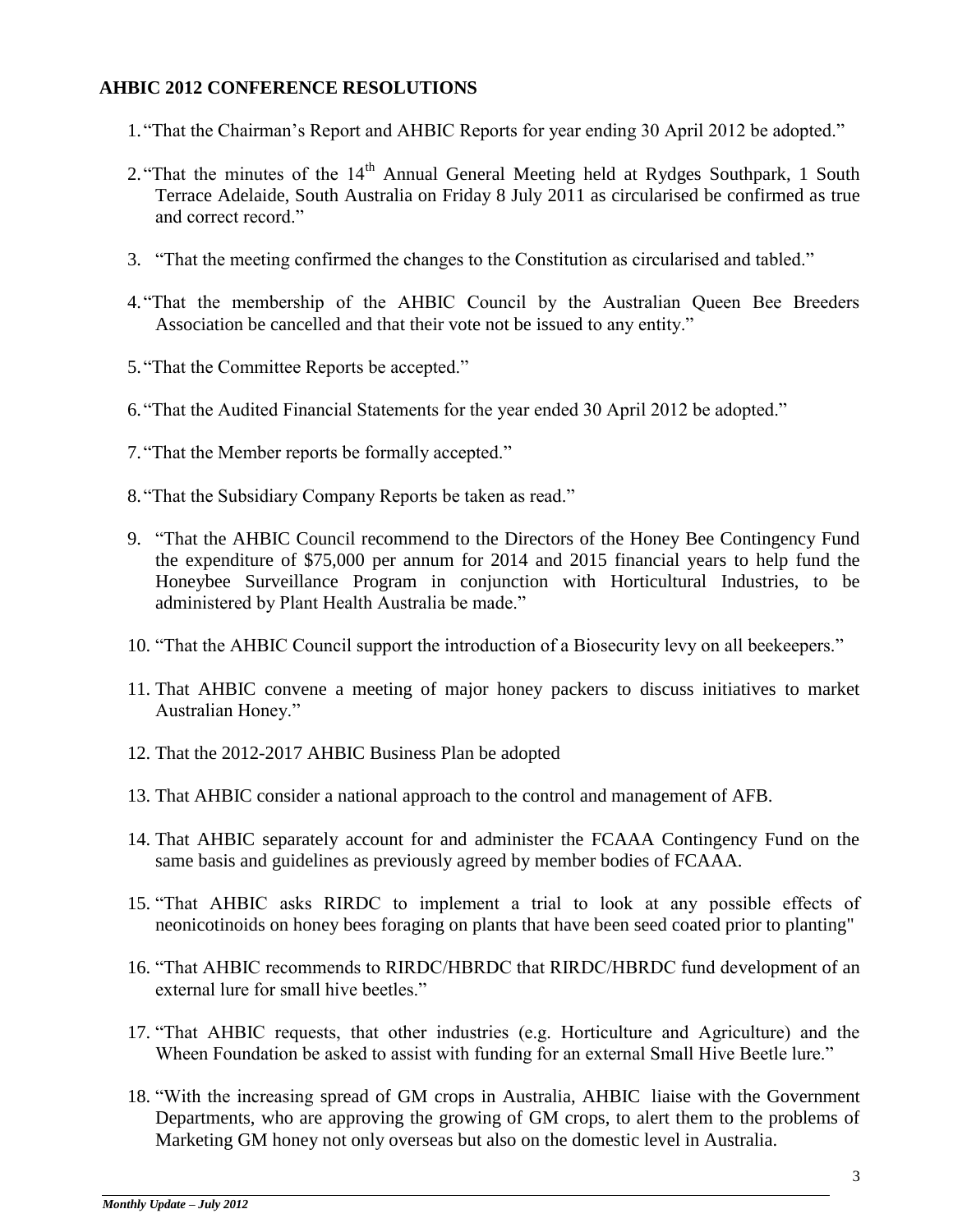*Also AHBIC is to bring this issue to the attention of the appropriate State and Federal Ministers*

- 19. "That AHBIC investigate the use of QA programs as a basis of managing the National AFB control program."
- 20. "That the folllowing Executive Committee be confirmed."

Mr Lindsay Bourke Chairman Mr Eduard Planken Deputy Chairman Mr Ian Zadow Mr Rod Pavy Mr Trevor Morgan Mr Trevor Weatherhead

# *APIS CERANA* **(ASIAN HONEYBEE) UPDATE**

There was a Liaison Group phone hook-up on Friday 13 July 2012. Points to come out of it were:-

There was finding of a swarm of Asian bees at Port Douglas on 2 July 2012. This is just north of the RA area and north of the previous find at Wangetti Beach. There are beekeeper volunteers in Cairns this week and it will be their role to do surveillance in the Port Douglas area to try to find the nest and determine if there are other Asian bees in the area.

As part of the Transition to Management (T2M) there are several research projects being funded by our industry through RIRDC. These were reported on at the various beekeeping conferences these past few months and details can be found at [http://asianhoneybee.net.au/wordpress/wp](http://asianhoneybee.net.au/wordpress/wp-content/uploads/2012/07/Meeting-6-AHB-TMG.pdf)[content/uploads/2012/07/Meeting-6-AHB-TMG.pdf](http://asianhoneybee.net.au/wordpress/wp-content/uploads/2012/07/Meeting-6-AHB-TMG.pdf) attachment A. Cairns is being visited by some of these researchers to start their projects.

Community Engagement is being conducted at the various shows in the area. The local beekeeping group is helping out and I imagine the volunteers will also get a chance to go to the show and help out.

The first stage of the remote poisoning trails, now called remote nest treatments, have been completed. The Scientific Advisory Group (SAG) has considered the preliminary results and will be making some recommendations.

When the Government withdraws from swarm and nest destruction, there is a question mark as to how beekeepers will be involved. If beekeepers were to give advice, they would leave themselves open to public liability claims if anything when wrong. As I see it, all beekeepers could do is collect samples, if called out to a swarm or nest, and send them in for identification and give the website address for people to glean information from.

As of 6 July 2012 they are up to IP664.

If anyone wants any other information, feel free to contact me at any time.

Trevor Weatherhead 17 July 2012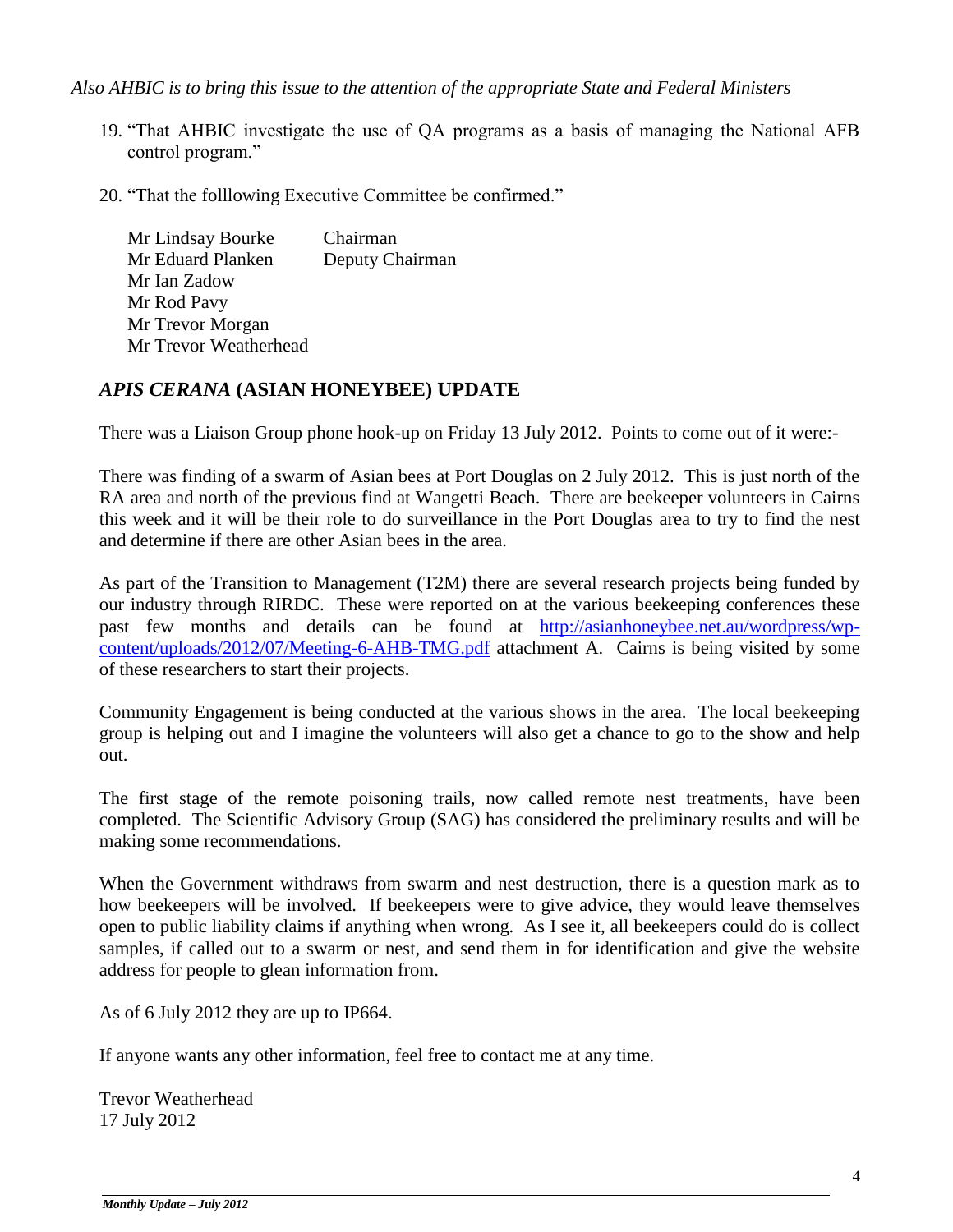# **MAKING THE MOST OF OUR WORLD CLASS RURAL R&D**

*23 July 2012* DAFF12/362L

The Gillard Government today announced significant improvements to rural research, development and extension which will see greater collaboration on research, efforts to increase investment, and a drive to improve the adoption of innovation across the sector.

Minister for Agriculture, Fisheries and Forestry, Senator Joe Ludwig, who released the rural R&D policy statement at an AgForce breakfast in Brisbane, said the Government remained committed to partnering with industry to drive innovation and productivity.

"The current rural R&D model has proven results, with rural productivity in Australia increasing at more than twice the rate of other industries' in this country in recent decades," Minister Ludwig said.

"Successive Labor governments have a strong history of collaborating with our rural sector on research and development, contributing more than \$700 million annually through the Research and Development Corporations (RDC's), Cooperative Research Centres, CSIRO and universities.

"This is a government committed to rural R&D, and committed to the RDC model as the fundamental way that we fund and deliver it.

"This policy statement builds on the strengths of the RDC model, including the strong partnership we have with industry in funding and setting priorities."

The policy statement includes the government's final response to the Productivity Commission's inquiry report on Rural RDCs and the National Strategic Rural R&D Investment Plan.

The improvements will:

- increase transparency and accountability in the RDC model
- improve coordination and priority setting across the whole rural R&D system
- increase the pursuit of productivity growth; and
- increase operational efficiencies and value for money on investment.

Key changes include:

- measuring performance across the broader rural R&D system
- greater collaboration of RDCs on cross-sectoral research such as soils and climate change
- enabling RDCs to undertake marketing if requested by industry and funded by a dedicated levy
- matching government funding for private voluntary contributions where research findings are public; and
- moves to attract more private domestic and international investment.

"This statement goes hand in hand with work we're already doing as part of the National Food Plan green paper which asks whether the best way to increase innovation and productivity over the medium to long term is to increase investment in rural R&D," Minister Ludwig said.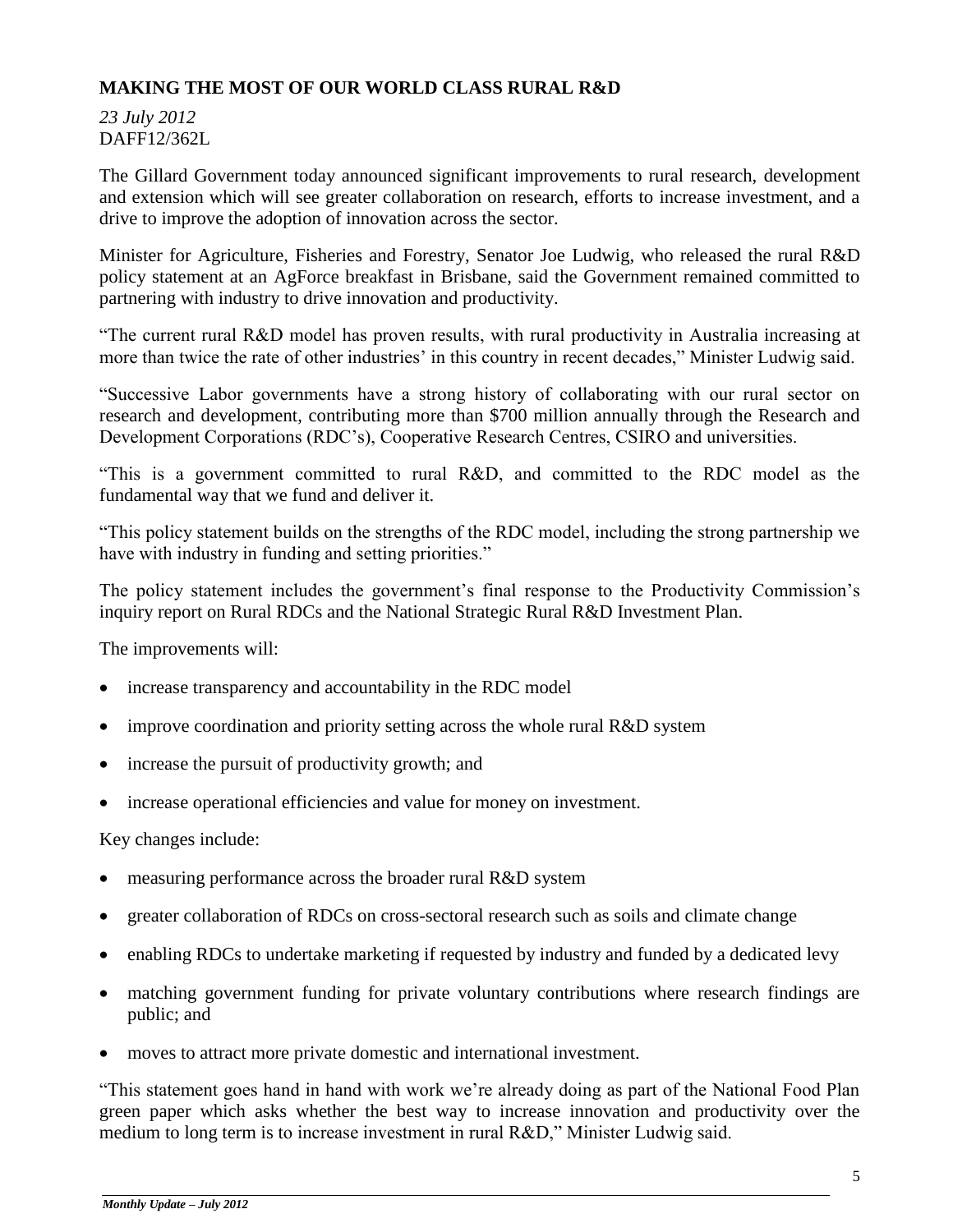"Research and development underpins future productivity and innovation within our rural industries. It drives growth, maintains our competitiveness internationally, and means rural Australia can make the most of opportunities and respond to challenges.

"Australian producers are some of the most innovative and productive in the world, and ongoing government and industry commitment to R&D will help keep us on the front foot."

The statement and more information is available at: [www.daff.gov.au](http://www.daff.gov.au/)

# **MESSAGE FROM MINISTER LUDWIG**

Dear all,

Australia is fortunate to have some of the world's most innovative and productive farmers. This is the result of a lot of hard work and significant investment in rural research and development. Since the 1930's the Australian government has worked with industry to provide co investment in rural research, development and extension (RD&E) programs. The current rural research and development framework has been in place since the Hawke Labor Government which, in 1989, significantly funding increased and modernised the system by extended levy collections and matching funding to more industries.

As many of you are aware, there have been two significant reviews of the system undertaken recently.The Productivity Commission reviewed the research and development corporations (RDC) model, examining the rationale for government investment in RDCs. The Rural Research and Development Council produced an investment plan, which outlines a rationale for balancing Australian Government investment in rural R&D. The investment plan assessed and made recommendations on the wider rural R&D system, rather than focusing on the RDC model.

This morning I released the government's *[Rural Research and Development Policy Statement,](http://daff.gov.au/__data/assets/pdf_file/0004/2176222/research-and-development-policy-statement.pdf)* responding to those two reviews.

The statement highlights the Australian Government's enduring commitment to world-class rural RD&E and our strong partnership with industry.

Our rural research, development and extension system is unique and held in high regard both in Australia and internationally. The RDCs provide a strong link between government, industry and the research community, and the government will continue to support them. A key pillar of the RDC model is the government's matching contributions, which again, we will continue.

The policy statement reflects four key themes for improvements to the RDC model which will optimise the outcomes for industry and the wider community. The themes are: increased transparency and accountability in the RDC model; improved coordination and priority setting across the rural RD&E system; an increased range of mechanisms for pursuing productivity growth; and increased operational efficiencies and value for money on RD&E investment.

I look forward to working with you on implementing the statement, and in doing so, further strengthening our rural R&D system and our joint investment in continuing future productivity growth.

Yours sincerely *Joe Ludwig* Minister for Agriculture, Fisheries and Forestry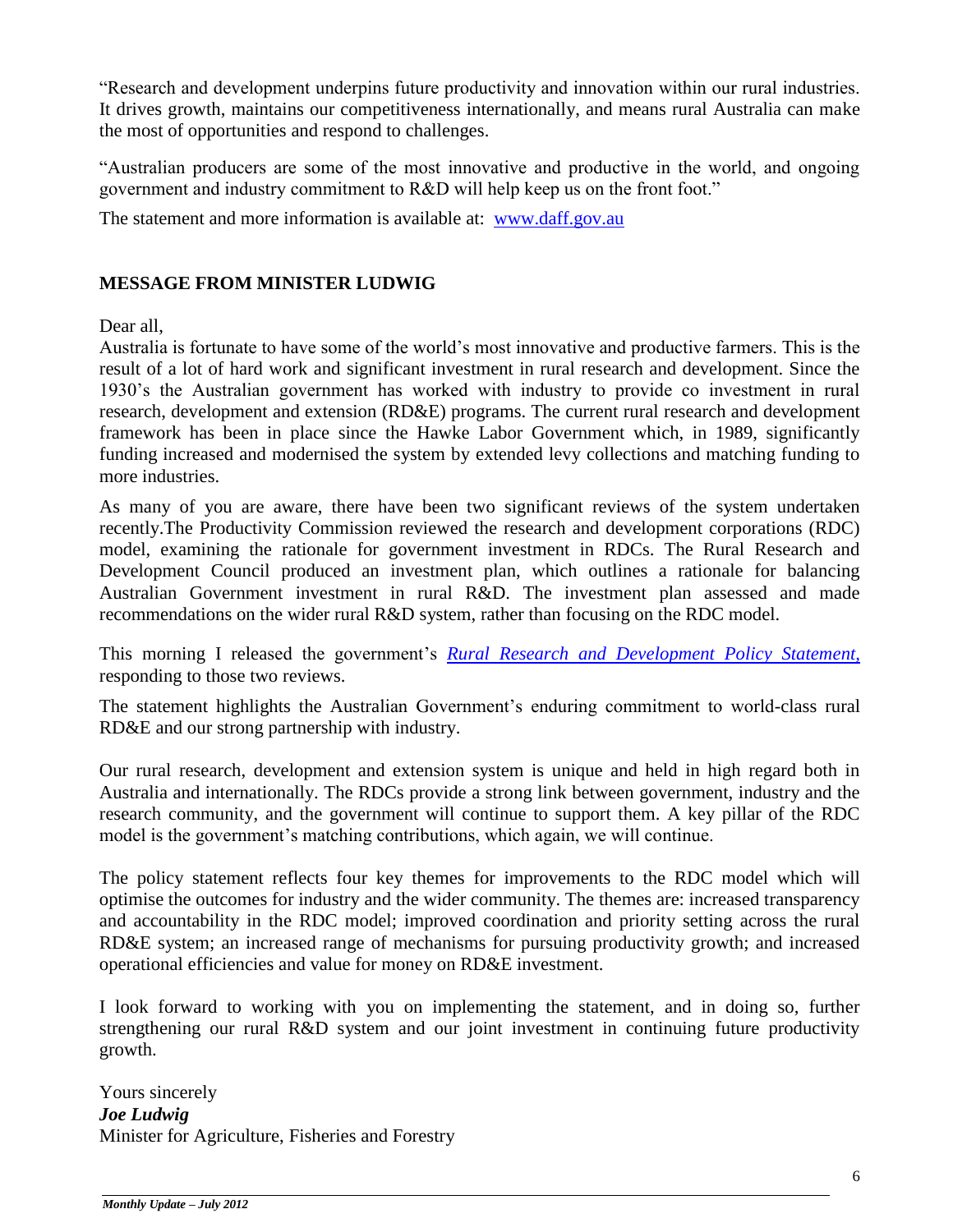## **AHBIC AWARD OF EXCELLENCE - LAUNCESTON 2012 -** *5 July 2012*

**A delighted audience at this year's Australian Honey Bee Industry Council (AHBIC) Annual Dinner applauded the Council's decision to make a dual presentation of the AHBIC Award of Excellence to John Bowland (JB Manufacturing) and Peter Cash (Bee Engineering) for their contributions as manufacturers of high quality honey extracting equipment.** 

The awards recognised the efforts of both recipients in encouraging the Australian honey industry to reach out and meet the challenge of HACCP based food production.

The recipients **Peter Cash** from Bee Engineering, Western Australia and **John Bowland**, JB Manufacturing, Maiden Valley, Bendigo Victoria, were both in attendance and proudly accepted their awards from Mr Lindsay Bourke, AHBIC Chairman.

In 1997 Capilano Honey embarked on its drive to introduce HACCP standards to suppliers, highlighted by the release of its landmark "Reference Manual – Honey Extracting Facilities & Food Safety Program" in 1999. **A lot of the success with the Manual and later the successful introduction of the B-QUAL Program (and others) was due to the efforts of both of these men.** Why? With the introduction of Stainless Steel Horizontal Radial Extracting systems across the landscape of Australian beekeeping, came the need to upgrade "sheds". In essence QA followed advances in extractor design.



**John Bowland, Peter Cash, Lindsay Bourke & Bill Winner**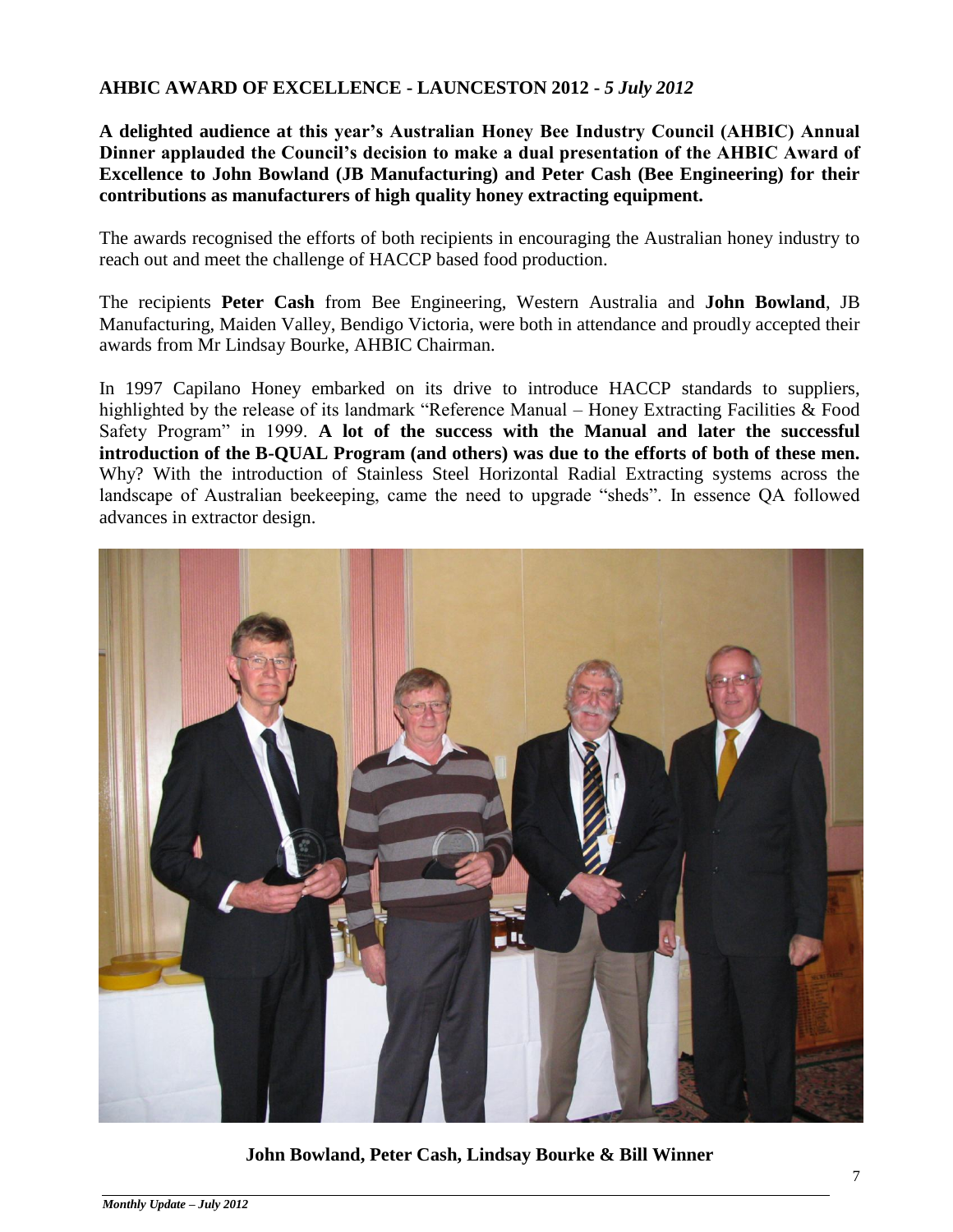#### *A little of the history of both recipients*

**John Bowland:** A common link exists between JB Manufacturing and Beequip, a link forged by personal respect and friendship between Peter and John and the use by the latter of Beequip uncapping machines on his extracting systems.

To a larger extent John concentrated his extracting systems on the smaller sized machines, it would no doubt have come as a pleasant surprise to find his extractors located in state of the art mobile and central extracting plants handling hundreds of drums of honey a year. JB extractors ranged in size from one 36 fr to 42fr and 54fr Horizontal Radials.

These mighty extracting units now grace small to large operations and in nearly every place they have found a home, they have moved into pristine facilities.

Now for a little history, John started manufacturing his 3 bank 43 fr HR extractors in early 2000, Ken Smith, from Newstead got the first one, Glen Watson No.2, Ray Hall No.3; John Stanley No.4 and yes he does have a list of all who have purchased his machines.

John recalls attending the **Tamworth NSWAA Field Day in 2000** and being laughed at and told to go back and build a bigger one. He has a photo of one those beekeepers with 3 of his extracting systems on his truck heading off to the Northern Tablelands of NSW. **AHBIC Chairman Lindsay Bourke** showed he is not one to play favourites; he now has one Beequip extracting system and a JB Manufacturing system.

John has manufactured 150 extracting systems and the audience was informed of a comment John had made prior to accepting the award "...that on a warm sunny summers day when the flows are in full swing, my "little" units would be humming away each turning out 10 drums a day and thinks, "that's 1500 drums a day! Or almost \$1.4 million a day!" There is satisfaction in those thoughts.

John's association with the industry began when a friend introduced him to Roger Callaway from Bendigo. John was working in the Quarry and mining industry as a Sheet Metal worker/welder. He assisted Roger as he built his packing business. Like Peter Cash he started helping repair various pieces of equipment for beekeepers and began a business making metal lids for beehives, Bill Shay purchased that business from him. This was in the late 70's. He has also manufactured over 100 hand grip machines that can cut rebates for boxes and nearly 300 reducers.

He recalls older extracting sheds that were constructed with sheets of tin, had bare copper pipes and were far from food grade. He wondered if it was safe to eat honey! Then Ken Smith (Newstead Vic.) asked him to make an extractor because QA was coming to the beekeeping industry. Ken showed him the Capilano Manual and he recalls saying at the time that this was **"the best thing that had happened in his time with beekeepers."** After 3 months urging he finally made Ken his extractor. The rest is history

Asked what his philosophy was, John replied **"to retire at 50!"** He is now 60. He thought a little longer and commented that his goal was to build an extracting system that would be virtually trouble free. A 4 bank extractor was too high and that was the reason for settling on a 3 bank machine.

Through much of his time developing and producing his extracting equipment, John endured a major health crisis and has drawn a huge amount of comfort from the goodwill shown by the beekeepers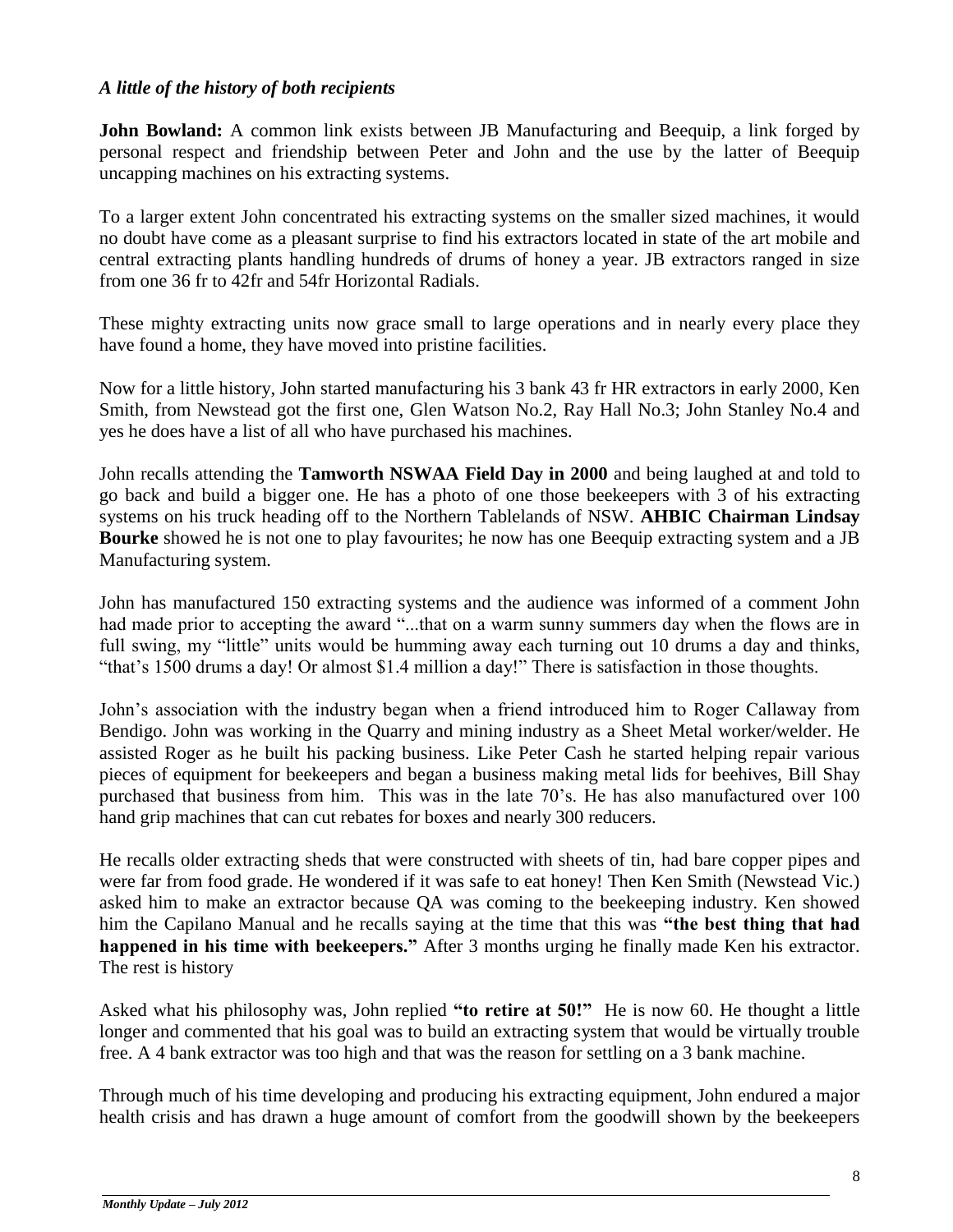with whom he has had dealings over the past years. John suggested that over 80% of those using his extracting system are now personal friends.

John has taken a year away from manufacturing and may sell his business in the near future.

**Peter Cash.** Bee Engineering or Beequip was registered on the 30<sup>th</sup> December 1980, in its early stages Peter spent most of his time repairing existing beekeeping equipment while he developed a deboxer.

Perhaps not so well known is the fact that Peter, as a high school student assembled and wired frames for Ken Healey (a commercial apiarist) after school. He left high school at the end of third year and went to work for Ken. When Ken established Old Cottage Honey in 1971 Peter worked in the honey packing room. All up he spent 15 years working with Ken.

Peter recalled a Karri flow that began in January and ran through to June, they had 8 or 9 loads of bees and they worked long hours extracting 9 drums a day using a hand knife, cappings reducer and a Pender Galvanised 9 frame semi radial extractor. All powered by a 3hp Villiers motor. That flow produced 500 drums. He had 35 hives of his own that he worked on weekends. **Nice to have a hobby!** 

His mechanical and sheet metal skills were picked up along the way. Developments in design often came from beekeepers, in 1998/99 Phil McHugh (Tamworth); Brad & Joel Johnston (Gunnedah) flew to WA and from the visit the high output twin extracting system fed by one uncapper was developed with the uncapper fitted to a rotating ring.

His son designed the 4 vaned stainless steel cappings pump that sold over 70 units. The design was unique in that it allowed for the outer housings to be removed and the direction of fitting could be adjusted to suit plant design without any engineering changes. With the exception of the inner portion of the pumps that are symmetrical.

Peter built his first Uncapping Machine on the  $20<sup>th</sup>$  September 1982, a slide model based on the Cowen "Silver Queen", by the 1990's chain feed uncapper sales outnumbered the slide feed machines.

In total 1357 uncapping machines have been manufactured.

Recently a WA beekeeper approached Peter and asked if his machine was still under warranty as he needed new blades for the knives and chains. Peter checked his records and found that the machine was 29 years old and this was its first major service!

Approximately 150 complete extracting systems have been sold.

All of Peter's machines have been stamped with serial numbers.

Beequip has also manufactured 94 capping's reducers. Plus many de-boxers.

He well recalls the comment made by commercial beekeeper from Tamworth over a decade ago that he had **"revolutionised the beekeeping industry".** That revolution was also exported overseas.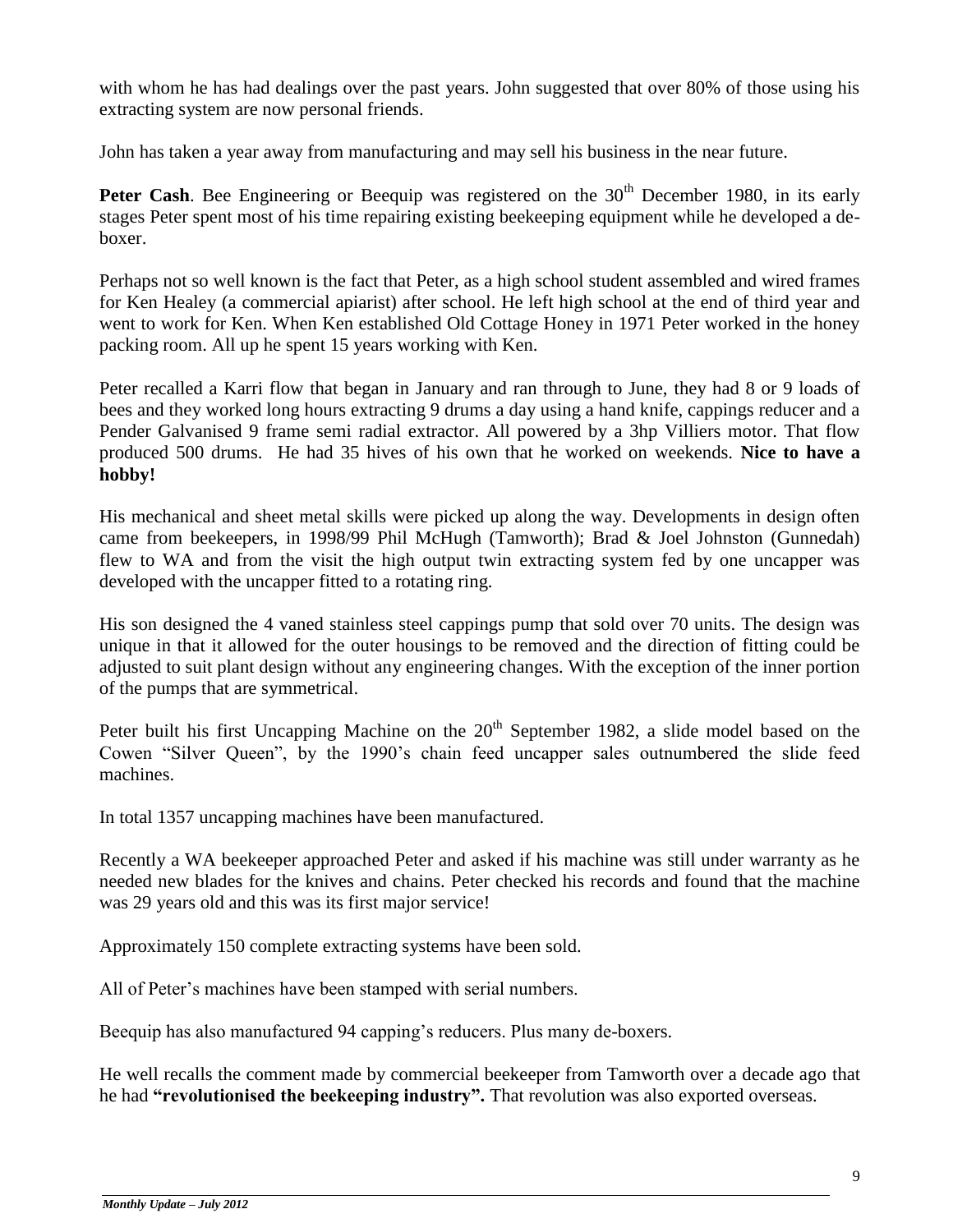It has been 5 years since Beequip ceased making honey extractors but the manufacture of uncappers and de-boxers continues.

Today his uncappers feature SS sprockets, pressure bars, nuts bolts and main frame. They are a work of art and have a following in Australia and overseas.

Peter was open to change and requests for QA improvements to his machines, such as SS square tubing for the frame, covers under drive belts to keep honey free of belt rubber; BSM fittings in place of clamps, were willingly carried out.

When asked for his philosophy towards his equipment and design, Peter's response was he didn't have one, he simply **strived for excellence**, and there you have his philosophy.

His greatest challenge was to educate beekeepers in how to care for their new equipment, they did learn and the equipment is still pumping out honey throughout Australia and Europe.

Peter would like to see R&D put into developing better technology but recognises that we are part of a small industry and often growth is made through the endeavours of a few individuals.

### **Conclusion:**

Both men when asked if they would accept the award in person in Launceston, without hesitation agreed to make the trip. They were truly amazed that AHBIC would recognise their endeavours and honour them in this manner at the AHBIC Annual Dinner.

Men of vision honoured together on the evening was very special, their contributions to the improvement of honey extracting standards in Australia has now been recognised at the highest level by an appreciative industry.

*Bill Winner*

# **NATIONAL FOOD PLAN**

You have been identified as a stakeholder who may be interested in receiving updates on the development of the National Food Plan.

The Australian Government is developing the National Food Plan to help ensure that the government's policies are right for the long term, supporting the sector's competitiveness and productivity into the future.

On 17 July 2012, Senator the Hon. Joe Ludwig, Minister for Agriculture, Fisheries and Forestry, released the National Food Plan green paper on behalf of the Australian Government.

The green paper is the second stage in developing the National Food Plan and follows the release and subsequent stakeholder consultation last year on the *Issues paper to inform development of a national food plan*. The government has released the green paper to seek feedback on current government policies on food as well as obtain views on a number of possible options that are discussed. [Stakeholder consultation](http://promomail.adrenalinmedia.com.au/ch/22934/2ddhzfm/1728584/7f9be12vzd.pdf) on the green paper will comprise:

 a series of public meeting in all capital cities and a number of regional locations. You can find information about meeting dates and locations [here](http://promomail.adrenalinmedia.com.au/ch/22934/2ddhzfm/1728605/7f9beczvz.pdf) as well as register to attend a meeting at [here](http://promomail.adrenalinmedia.com.au/ch/22934/2ddhzfm/1728585/7f9be2dvc.html)